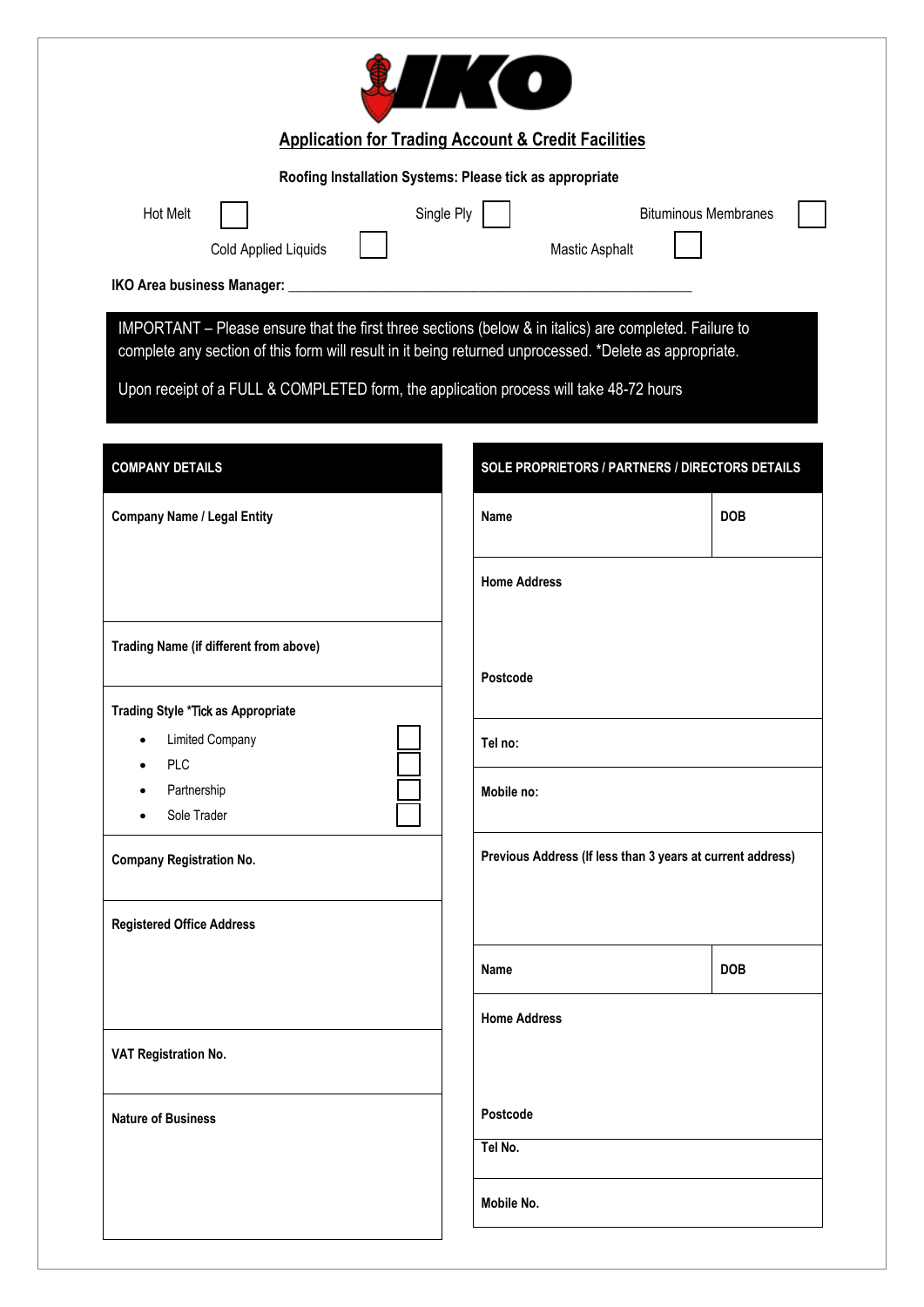|                                   | Turnover & Date at last Financial Year End | <b>BANK DETAILS</b> |
|-----------------------------------|--------------------------------------------|---------------------|
| Date:                             | Turnover:                                  | <b>Bank Name</b>    |
| <b>Invoice/Statement Address:</b> |                                            | <b>Bank Address</b> |
| Postcode:                         |                                            |                     |
| <b>COMPANY DETAILS</b>            |                                            | Postcode            |
|                                   | Accounts Payable Contact Telephone No:     | <b>Sort Code</b>    |
| <b>Accounts Payable Email:</b>    |                                            |                     |
| Sales Contact Telephone No.       |                                            | Account No.         |
|                                   | ** ALL INVOICES ARE SENT VIA EMAIL**       |                     |

# **CREDIT REQUIREMENTS**

| <b>Requested Credit Limit</b>         |  |
|---------------------------------------|--|
|                                       |  |
|                                       |  |
| <b>Accounts Payable Contact Name:</b> |  |

**Have you ever held an account with IKO before? If so, what the company name?** 

#### **\*\*\*PLEASE NOTE – WE ONLY ACCEPT PAYMENT BY BACS\*\*\***

| <b>Company Name</b>  | <b>Company Name</b>  |  |
|----------------------|----------------------|--|
|                      |                      |  |
| <b>Address</b>       | <b>Address</b>       |  |
|                      |                      |  |
|                      |                      |  |
| Postcode             |                      |  |
|                      | Postcode             |  |
| Tel No.              | Tel No.              |  |
|                      |                      |  |
|                      |                      |  |
| <b>Email Address</b> | <b>Email Address</b> |  |
|                      |                      |  |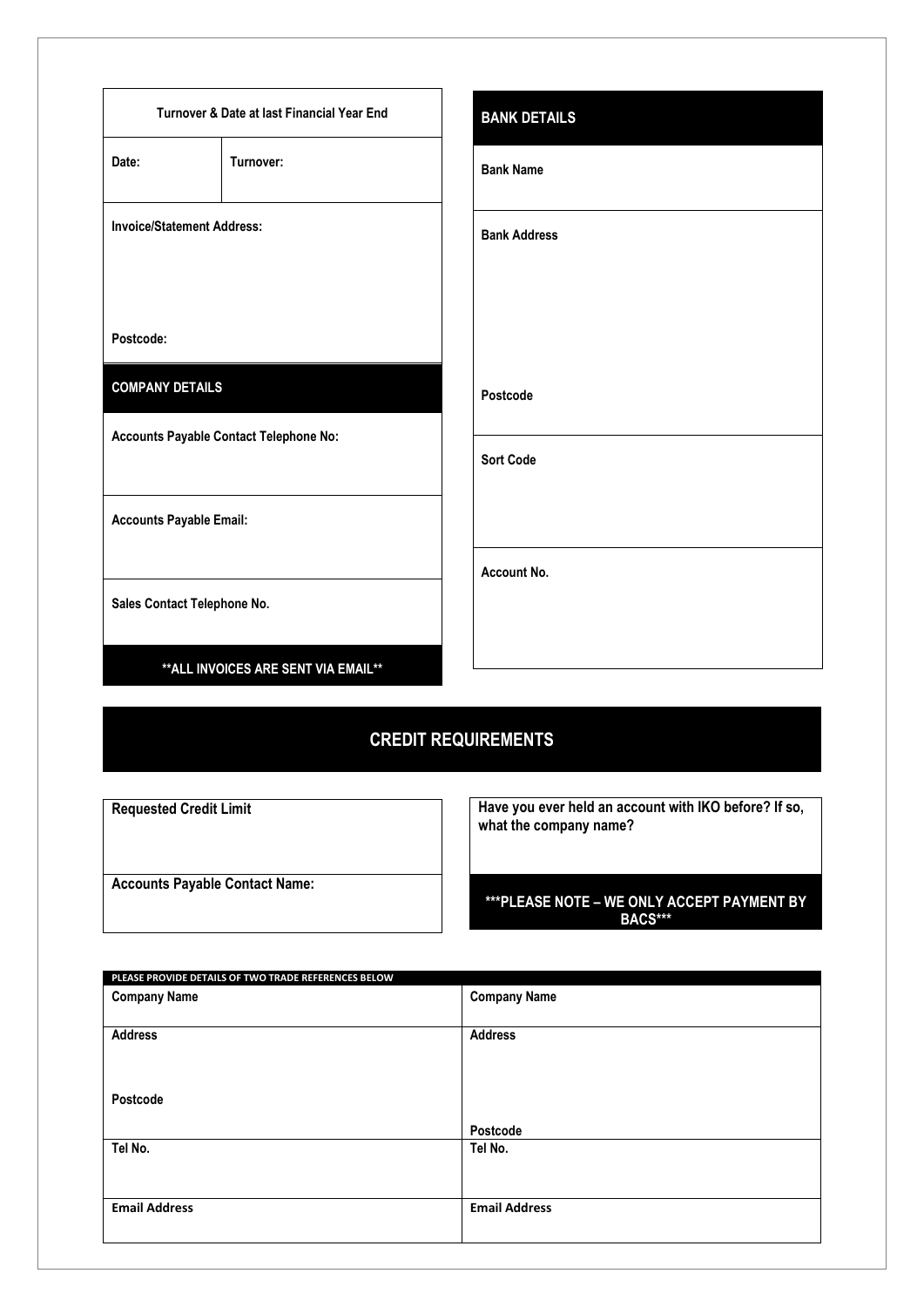#### **Data Protection Notice:**

We will use the information you have provided on this form to conduct a search with a licensed Credit Reference Agency to assist us with the processing of you application to IKO Plc for credit facilities. We may also make future searches of this nature at any time for as long as any trading relationship between IKO Plc and the applicant business exists for example, in assessing a request for an increase in credit limit. The Credit Reference Agency may make a record of any search made by us. We may also make a search on the personal credit file of the principal director(s) / proprietor / partners of the applicant company. This may include a search on the current and any previous addresses covering the past 3 year period.

For credit referencing and fraud prevention purposes, we may also share you account information and payment performance data with other carefully selected third party's such as but not limited to; Credit reference agencies, other suppliers and creditors (to help us and others make credit decisions), fraud prevention agencies (to detect fraud or other crimes), tracing agents, insurance companies for the purposes connected with insurance products that relate or might relate to your credit account, other IKO Group Companies and to any person to whom we propose to transfer our rights and/or responsibilities under this agreement and to the extent we are required or permitted to do so by law. In signing this form you are confirming to us you have obtained the consent of all relevant individuals associated with the applicant business to the processing of their personal data for the reasons stated above.

You have the right to request a copy of information relating to you that is held by us within our records. A small fee is payable for each request. You also have the right to ensure that we correct any inaccuracies in any information we hold about you.

**The Late Payment of Commerical Debts (Interest) Act 1998**. Your attention is drawn to the provision of this act which we may apply.

| BANK CONSENT (Please complete ONE of the sections below with the name of your bank) |                                               |  |
|-------------------------------------------------------------------------------------|-----------------------------------------------|--|
|                                                                                     |                                               |  |
|                                                                                     |                                               |  |
|                                                                                     | Bank Plc to provide a bankers opinion to      |  |
|                                                                                     |                                               |  |
| <b>IKO PIC OR</b>                                                                   |                                               |  |
|                                                                                     |                                               |  |
|                                                                                     | Bank Plc holds a general authority to respond |  |
|                                                                                     |                                               |  |
| to requests for bankers opinions                                                    |                                               |  |
|                                                                                     |                                               |  |
|                                                                                     |                                               |  |
|                                                                                     |                                               |  |
|                                                                                     |                                               |  |

**To be signed in accordance with your bank signing mandate**

#### **Declaration**

**By signing this agreement and submitting this form to IKO Plc for processing, you confirm that you have read, understood and accept our Standard Terms and Conditions of Sale. You also accept that in consideration of our agreement to supply goods to the applicant business on credit terms you the undersigned ebing director(s), proprietor or partners act as authorised representatives of the applicant business and agree jointly and severally to guarantee payment of all the financial obligations due to us including any financial obligations arising from any changes in credit limit made to the credit account granted by us from time to time.** 

| SIGNED:                                                                                          | SIGNED:                    | SIGNED:                    |
|--------------------------------------------------------------------------------------------------|----------------------------|----------------------------|
| <b>NAME</b> (please print)                                                                       | <b>NAME</b> (please print) | <b>NAME</b> (please print) |
| <b>POSITION</b>                                                                                  | <b>POSITION</b>            | <b>POSITION</b>            |
|                                                                                                  |                            |                            |
| DATE:                                                                                            | DATE:                      | DATE:                      |
| ONLY ONE DIRECTOR NEEDS TO SIGN HERE - HOWEVER ALL PARTNERS WITHIN A PARTNERHIP OR LLP MUST SIGN |                            |                            |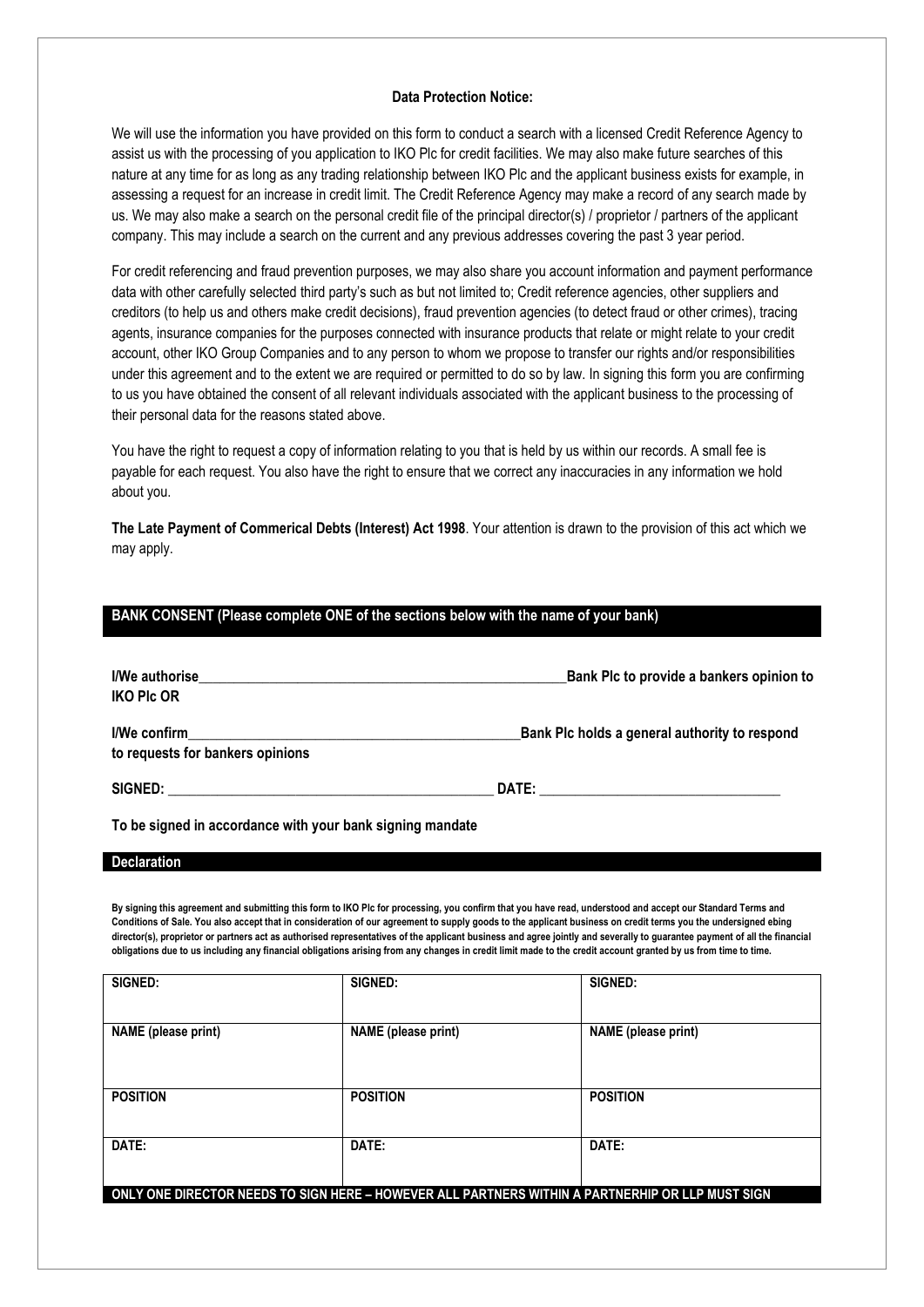## **1. GENERAL**

These conditions shall apply to all sales made by the Company and no modifications or amendments shall be bindingupon the Company unless otherwise agreed to in writing by an authorised officer of the Company.

# **2. OFFER ACCEPTANCE**

a) A quotation addressed to the Purchaser by the Company does not constitute an offer to supply and no contract exists unless and until there has been an acceptance by the Company of an order placed (orally or in writing) by the Purchaser.

The placing of an order (whether orally or in writing) and whether or not based upon a quotation from the Company shall be deemed to be the terms and conditions herein contained and these terms shall apply to the exclusion of any other provisions contained in any document issued by the Purchaser and, in particular, but without prejudice to the generality of the foregoing, contained in any order sent by the Purchaser. Where the placing of an order is not preceded by any previous written communication from the Company in relation to that order, the Purchaser shall be deemed to have accepted the terms and conditions herein contained if, after receipt of these terms and conditions the Purchaser does any act referable to the purchase of the goods under that order notwithstanding that the Purchaser has not directly communicated his acceptance of these terms andconditions to the Company.

# **3. ACCURACY OF DESCRIPTION OF GOODS**

Subject to any express term of this contract all descriptions, specifications, drawings and particulars of weights and dimensions submitted by the Company or otherwise contained in the Company's catalogues, brochures, price lists and other published matter are appropriate only and none of these form part of any contract or give rise to any independent or collateral liability upon the part of the Company being intended merely to present a general idea of the goods as described therein.

#### **4. PRICE**

a) Unless otherwise stated in writing on the Company's price lists, goods with the exclusion of Mastic Asphalt and Hot Charge Mastic Asphalt sold hereunder within the mainland of Great Britain shall be sold Carriage Paid.

b) Unless otherwise stated in writing, the prices for all goods shall include basic packaging but exclude VAT and all applicable taxes and duties the cost of which shall be determined as at the date of the invoice and shall be payable by the Purchaser.

c) The Purchaser shall not be entitled to make any deductions from the price of the goods in respect of any setoff or counter-claim unless both the validity and the amount thereof have been expressly admitted by the Company in writing. The Company shall be entitled without notice to the Purchaser to adjust the price of the goods or any other sum constituting an obligation on the Purchaser under this contract whether before or after acceptance of the goods:

1) In the event of any increase howsoever arising in the cost to the Company of supplying the goods: or

2) In the event of any error or omission on the part of the Company, its servants and agents affecting the price or any sum constituting an obligation on the Purchaser under this contract or its or their calculation.

d) Any storage charges or costs and expenses for tests referred to in Condition 1-3 incurred by the Company in relation to the goods shall be added to, and be part of the price and be payable by the Purchaser.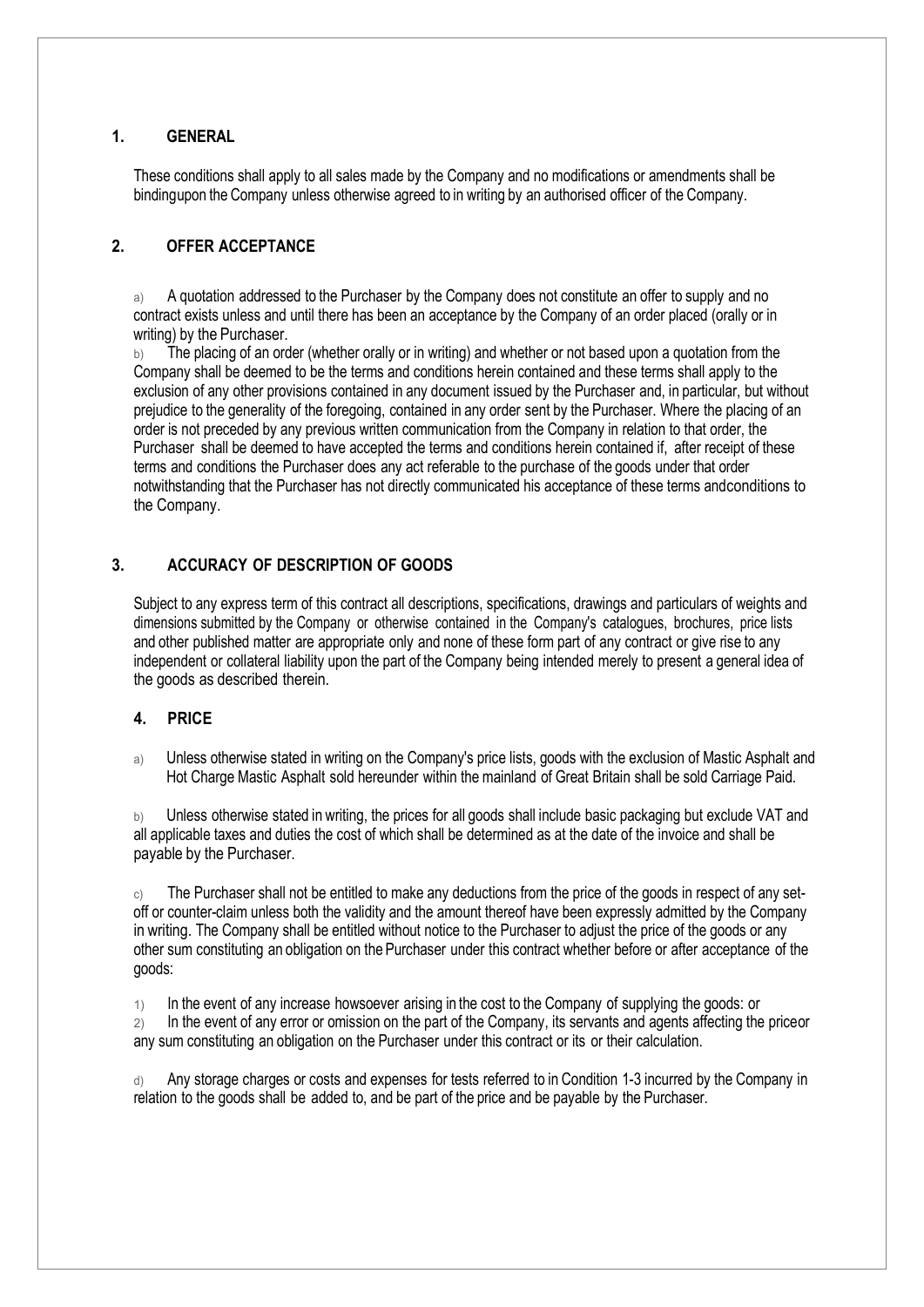# **5. PAYMENT**

a) Unless otherwise stated in writing, payment of the price of the goods will be due and payable on the last day ofthe month following themonth inwhich the goods are delivered.

b) Time of payment is of the essence.

 $\circ$ ) Without prejudice to any other rights of the Company hereunder, if the Purchaser shall fail to give on or before the agreed date of delivery all instructions and all documents, licences, consents and authorities which the Company may reasonably require to enable it to make delivery of the goods in a manner satisfactory to the Purchaser or shall otherwise cause or request delay, the Purchaser shall pay to the Company all storage costs incurred and arising from such delay.

d) If the Purchaser shall not pay the price or any part thereof or any other sums payable hereunder in accordance with there terms and conditions, the Company, without prejudice to its other rights hereunder, shall be entitled to charge interest at the rate of 4% per annum above the base rate of Fortis Bank on such monies as remain payable to it by the Purchaser until payment of all those monies has been received by the Company in full.

e) In addition to any lien to which the Company may otherwise be otherwise entitled the Company shall, in the event of the Purchaser being insolvent or failing to pay the price due under any other contract with the Company (including any contract treated **as a** separate contract by virtue of Condition 7(d) hereof), be entitled to general lien (including a right of sale) on all goods of the Purchaser in the Company's possession for the unpaid price of the goods sold and delivered to the Purchaser by the Company under this or any other contract.

 $\beta$  Without prejudice to any other rights to which the Company may otherwise be entitled, failure to pay the price or any part thereof or other monies payable by the Purchaser hereunder will also entitle the Company to refuse to make delivery of any further consignment of goods under this or any other contract and without incurring any liability whatsoever to the Purchaser for any delay.

g) The Company reserves the right at any time at its discretion to demand immediate payment or other security for payment before continuing with or delivering any order.

# 6. PROPERTY **and RISK**

a) The property in and beneficial ownership of the goods sold hereunder by the Company shall remain in the Company until the Purchaser has paid the full price thereof as well as any other sum payable to the Company.

b) Until such payment has been made or the goods have been resold the Purchaser shall hold the goods as baileefor the Company and shall keep them separately and in such a manner that they are identifiable as the Company's property and shall maintain them in good condition.

c) The Purchaser shall be entitled to sell the goods supplied hereunder or incorporate them in any other products in the normal course of its business even although full payment thereof has not been made, provided that the Company has not retaken possession of the goods under sub-clause (f) of this Condition 6 and provided that none of the events entitling the Company to determine the contract under Condition 14 has occurred.

d) Where the Purchaser resells the goods before full payment of all sums payable to the Company hereunder has been made, the Purchaser shall sell the goods as agent for the Company pending payment of all sums due to the Company hereunder and shall keep the proceeds of sale (less the Purchaser's profit margin) in a separate account not using the same and holding the same on trust for the Company. Notwithstanding the provisions of this sub-clause, vis a vis a third party the Purchaser shall sell only as a principal.

e) The Purchaser shall not in any circumstances place the proceeds of sale of goods supplied by the seller in any overdrawn Bank Account so long as any sum payable to the Company in respect thereof remains outstanding.

So long as the property in and the beneficial ownership of the goods remains in the Company and the Purchaser either has failed to pay their falling due or becomes insolvent, the Company or any person nominated by it shall have the right without prior notice to the Purchaser to retake possession of the goods, and for that purpose to go upon any premises occupied by the Purchaser.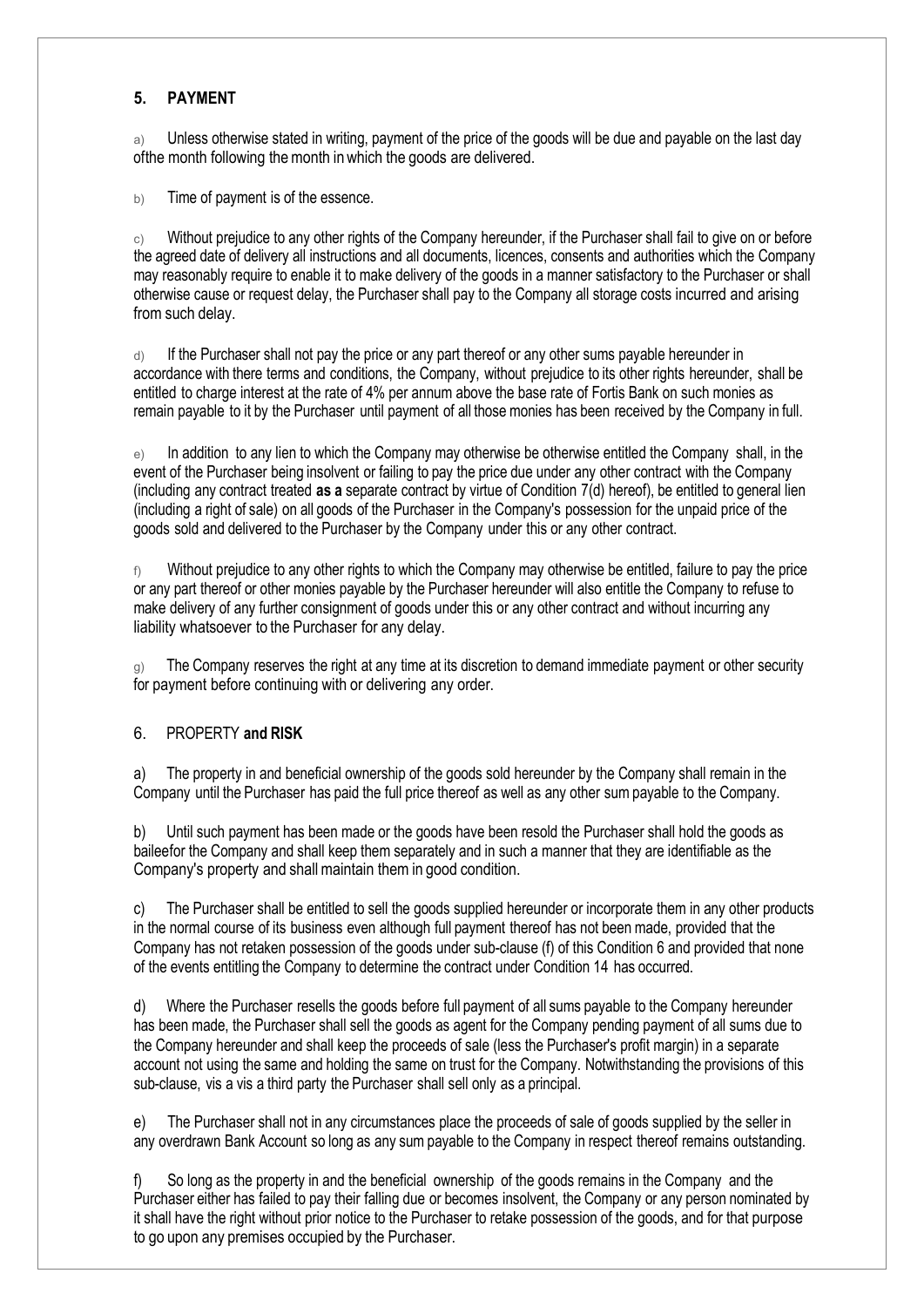g) So long as the property in and beneficial ownership of the goods remains in the Company the Purchaser shall keep the goods free from Charge lien or other encumbrance.

h) The goods shall be at the Purchaser's risk from the time at which delivery is deemed to take place under condition 7 hereof, save that if the property in the goods passes to the Purchaser prior to the time of delivery the risk in the goods shall pass to the Purchaser with the passing of property.

7. DELIVERY

a) Where specified, delivery periods shall commence from the date on which acceptance of the order is communicated to the Purchaser. Time for delivery shall not be of the essence. Whilst arrangements to supply or deliver goods on a specific date and time are made in good faith, no claim shall be made by the purchaser in respect of lateness or non- delivery for whatever cause in supply of delivery of goods or any consequencethereof.

b) Unless otherwise stated in writing delivery and the Purchaser's acceptance of the goods shall be deemed to take place upon the occurrence of the first time of the following:

- 1) the physical delivery of the goods to the Purchaser at the Company's works; or
- 2) the physical delivery of the goods to the Purchaser's carrier (or his agent); or
- $3)$  the physical delivery of the goods to the Purchaser's place of business by the Company; or
- $_4\rangle$  the physical delivery of the goods to such a place as the Purchaser shall reasonably specify in writing.

Signature of any delivery note by any agent, employee or representative of the Purchaser or by such a carrier or his agent or by the appropriate person at any place referred to in **(4)** above shall be conclusive proof of the delivery and the Purchaser's acceptance of the goods. Signing for goods "unchecked" shall mean all quantities delivered as stated on the delivery note.

Requests for signed copies of delivery notes will only be accepted in writing within 26 weeks of the invoice date.

Claims in respect of short delivery must be made in writing in any event within 10 days of the delivery time being of the essence.

c) Unless otherwise stated in writing the company shall be entitled to make partial deliveries or deliveries by instalments and to determine the route and manner of delivery of the goods and shall for the purposes of Section 32(2) of the Sale of Goods Act, 1893, be deemed to have the Purchaser's authority to take such contract with any carrier as to the Company may seem reasonable.

Where delivery of the goods is made in instalments, each instalment shall be construed as constituting a separate agreement to which all the provisions of these conditions shall (with any necessary alterations) apply.

8. SPECIAL CONDITIONS RELATING TO HOT CHARGE **MASTIC** ASPHALT DELIVERIES

8.1. In addition to these Conditions of Sale the following provisions shall apply to deliveries of hot asphalt and in the case of inconsistency these provisions shall apply.

(a) The full amount booked and actually despatched to site will be invoiced if a part load only is required or used for whatever reason, the full delivery charge will be payable. No refunds will be allowed on any material returned once it has been despatched.

(b) Delivery charges are inclusive of fuel costs and the services of the driver for the discharge of the material from the vehicle.

(c) The driver's duties will only cover the operation of the Company's vehicle and equipment. Proper site access and hard standing must be procured by the purchaser for the Company's vehicle and equipment which will not be driven over excessively rough ground or terrain with a high risk of damage to such vehicle and equipment.

(d) The Company's equipment will only be available for discharging material on site for a standard 6 hour period commencing when the vehicle **arrives** on site. Daily deliveries, which involve exceeding this period, will be subject to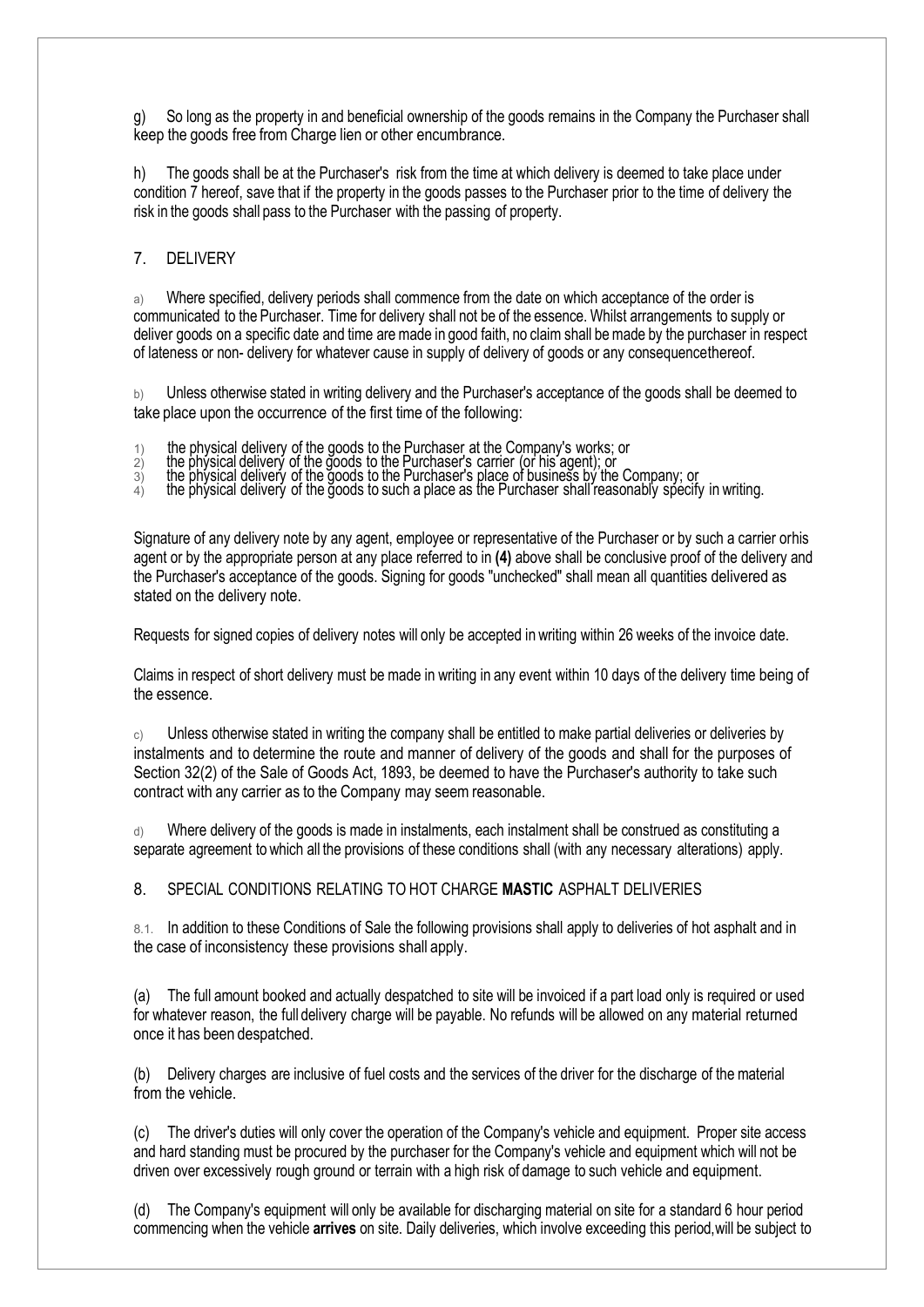specially negotiated rates. Additionally, if the vehicle is not unloaded and ready to leave the site by the allotted time stated overleaf due to circumstances beyond the Company's control the extra costs incurred by the Company as a result thereof will be borne by the purchaser.

(e) Where material is booked and then cancelled notification must be made by 3pm on the previous working day prior to delivery otherwise transport cost will be charged in full.

Where material is booked and despatched to site, the purchaser shall pay the full price of the goods and delivery. Material remaining at the end of the day will be either discharged into a suitable area on site or returned to our factory where it will be available for collection within 7 days. Materials not collected within 7 days will be subject to an additional disposal charge.

(g) Time for delivery shall not be of the essence. Whilst arrangements to supply or deliver material on a specific date and time are made in good faith, no claim shall be made by the purchaser in respect of lateness or nondelivery for whatever cause in supply of delivery of goods or any consequence thereof, nor shall and such delay or failure entitle the purchaser to cancel or otherwise terminate any provisions of the contract.

(h) Any discrepancy in weight must be notified to the Company when the goods are weighed on theCompany's site.

9. DEVIATIONS in QUALITY (limitation of liability)

Deviations in quantity of goods delivered from those stated in the contract shall not give rise to rights on the part of the Purchaser to repudiate the contract, to reject the goods delivered (except insofar as they materially exceed the quality contracted for) or to claim damages for breach of contract, and the Purchaser shall be liable to pay for the goods delivered at the contract rate (except insofar as the Purchaser has the right under this condition to reject the same).

#### **10. INFRINGEMENT of RIGHTS**

a) The Purchaser shall indemnify the Company against all loss, damages, costs and expenses suffered by the Company or to which the Company may become liable as a result of any work done in accordance with the Purchasers specification(s) which involves infringement or alleged infringement of a patent, registered design or other right in industrial property.

b) If the Purchaser uses or sells the goods in such manner as to infringe any such rights the Company shall not be responsible for such infringement and the Purchaser agrees to indemnify the Company from and against all liability arising therefrom.

#### 11. FORCE MAJEURE

If the Company is prevented or delayed (directly or indirectly) from making delivery of the goods or any part thereof on the agreed date of delivery or from otherwise performing the contract or any part thereof by reason of act(s) of God, wars, embargo(s), riot(s), strike(s), lock-out(s), trade disputes(s), fire(s), breakdown(s), inclement weather, interruption(s) of transport, Government action(s), delay(s) in delivery to the Company of any goods or materials or by any cause whatsoever (weather or not of like nature to those specified above) outside its control, it shall be under no liability whatsoever to the Purchaser and shall be entitled at its option (to be notified in writing to the Purchaser) either to cancel the contract or without any liability to extend the time for delivery or installation or otherwise performing the contract or any part thereof by a period at least the equivalent to that during which such delivery or installation or performance has been prevented by any of the restrictions herein before referred to.

## **12. GUARANTEE and LIMITATION of LIABILITY (defective goods)**

a) The Company guarantees for a period of 12 months from the date of delivery all goods sold hereunder against any defect of work or materials which can be proved to the Company's satisfaction to have been caused by circumstance occurring prior to the passing of risk under the provisions of Condition 6 hereof, provided that full details of any such defect are notified to the Company within ten working days from the date on which the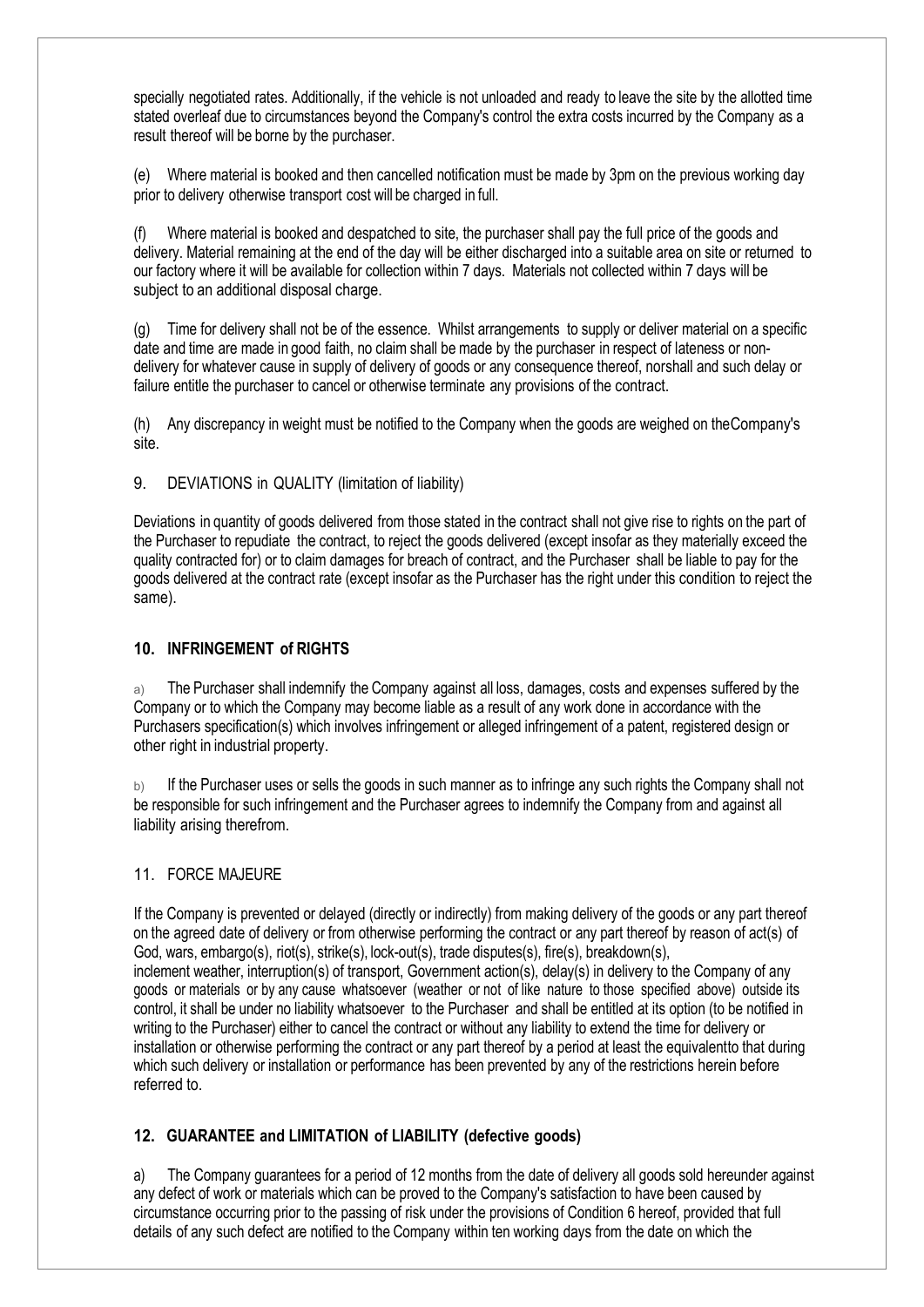Purchaser should reasonably have become aware of such defect. In the case of defects, which would be apparent from examination of the goods on delivery, it shall be deemed that the Purchaser should reasonably have become aware of any such defect on receipt of the goods and the Purchaser shall examine the goods accordingly.

b) The liability of the Company under this guarantee shall be limited at its option either to supplying replacement goods, which will be supplied subject to these terms and conditions or to refunding a proportionate part of the price of the goods.

c) Save as expressly provided in sub-clause (a) and (b) of this Condition 11, and save where the absolute prohibitions against exclusion and restriction of liability contained in Section 2(1) and Section 6(1) of the Unfair Contract Terms Act 1977 or in Section 7 of the Consumer Protection Act 1987 apply, the company shall be under no liability whatsoever to the Purchaser for or arising out of any defect in, failure of, or unsuitability for any purpose of the goods or any part thereof whether the same be due to any act, omission, negligence or wilful default in the design, workmanship or materials or to any other cause whatsoever, and all conditions, warranties or other terms whether express or implied, statutory or otherwise inconsistent with the provisions of this Condition are hereby expressly excluded.

d) All, if any, statements, recommendations and advice given (whether before or after the contract) by the Company or the Company's servants or agents to the Purchaser or its servants or agents as to any matter relating to the goods, are given without responsibility and shall not give rise to any liability whatsoever unless either given in writing in response to a specific written request from the Purchaser on or before or at the time the contract is made or if it is contained in published material issued by the Company.

e) The Purchaser shall retain possession of defective goods until such a time, as the Company shall have given the Purchaser instructions as to their disposal.

Without prejudice to Condition 11 (c) above, the Company shall have no liability whatsoever in relation to the suitability or fitness for any purpose of any goods manufactured to the Purchaser's design and/or specification.

g) The Company shall not be liable for any consequential or any indirect loss suffered by the Purchaser whether this loss arises from a breach of duty in Contract or Tort or in any other way including a loss arising from the Company's negligence save for death or personal injury resulting from such negligence.

## **13. INDEMNITY**

The Purchaser shall keep the Company indemnified against all costs, claims, demands, expenses and liabilities of whatsoever nature made by third parties caused in whole or in part or arising out of any act or omission of the Purchaser in connection with the use, storage or sale of the goods.

## 14. TESTS

If the Purchaser requires tests other than those which the Company may customarily make or carry out such a request must accompany the order. If the Company agrees to make or carry out such tests, all costs and expenses involved will be paid for by the Purchaser in addition to and as part of the price.

#### 15. BREACH and PURCHASER'S INSOLVENCY

If the Purchaser shall default in or commit any breach of any of its obligations to the Company or if the Purchaser ceases or threatens to cease to carry on business or if any distress or execution shall be levied uponthe Purchaser or if the Purchaser shall enter into any negotiations for arrangement or composition with its creditors or commit any act of bankruptcy or if any petition in bankruptcy shall be presented against it or, if the Purchaser is a corporate body, any resolution is proposed or petition presented to wind up the Purchaser or if a receiver of the Purchaser's assets or undertakings or any part thereof shall be appointed the Company shall beentitled to determine forthwith any contract then subsisting without prejudice to any other claim or right the Company might make or exercise.

# 16. SUB-CONTRACTS

The Company reserves the right to sub-contract the performance of the contract or any part thereof.